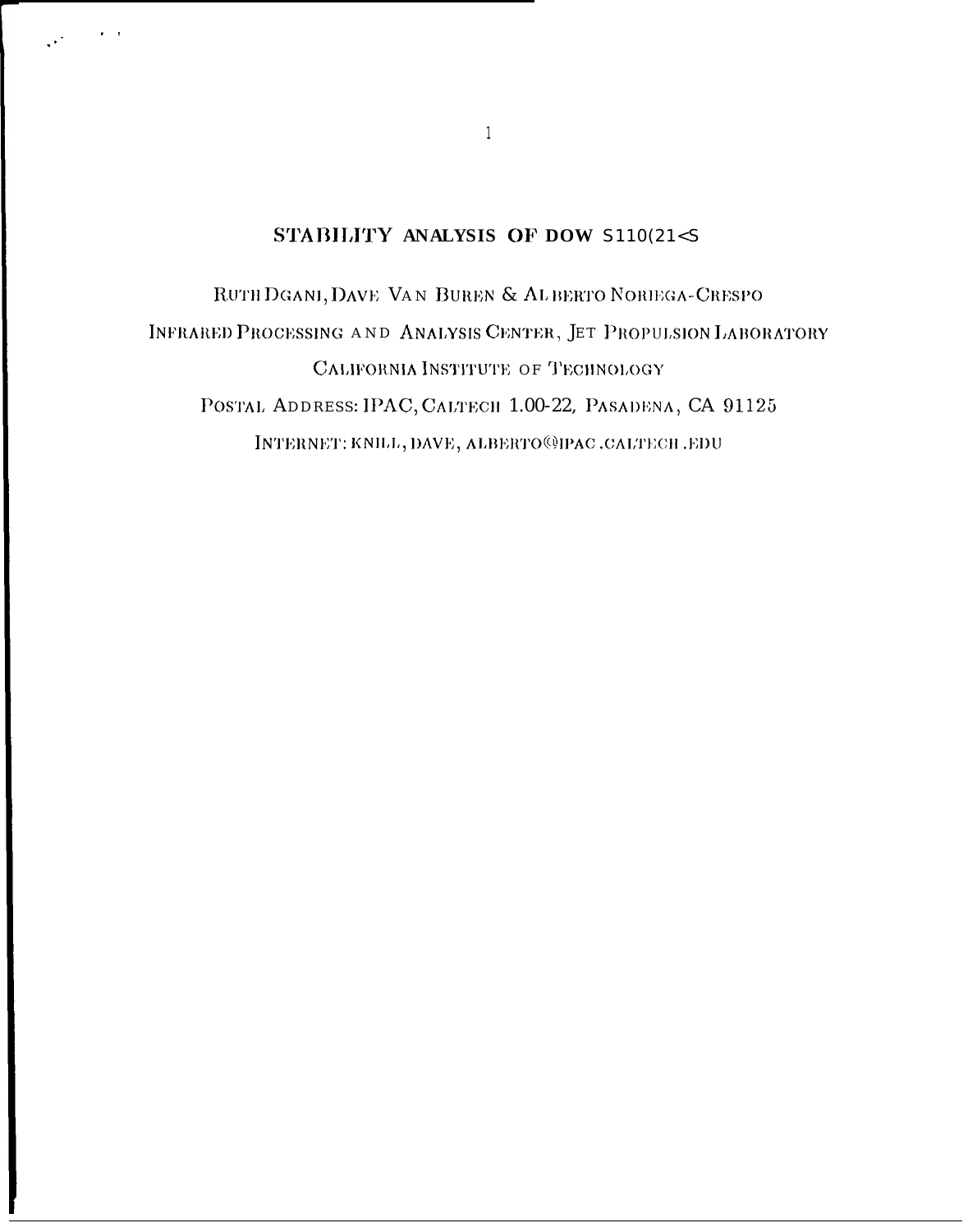# **ABSTRACT**

We present a linear stability analysis of bow shocks created by the interaction of a spherical wind moving with respect to its surrounding medium. The bounding shocks are assumed isothermal and with M ach number  $M = \infty$ . Following Soker (1990) we study the evolution of short wavelength perturbations. We find that the motion is unstable in this limit. Moreover, the ratio of the wind velocity  $v_w$  to the star velocity  $v_*$  characterizes the stability properties. Dow shocks with fast winds for which  $v_\star/v_w << 1$  are more stable than bow shocks with slow winds i.e.  $v_1/v_w \gg 1$ .

 $\alpha = 1$ 

 $\ddot{\phantom{1}}$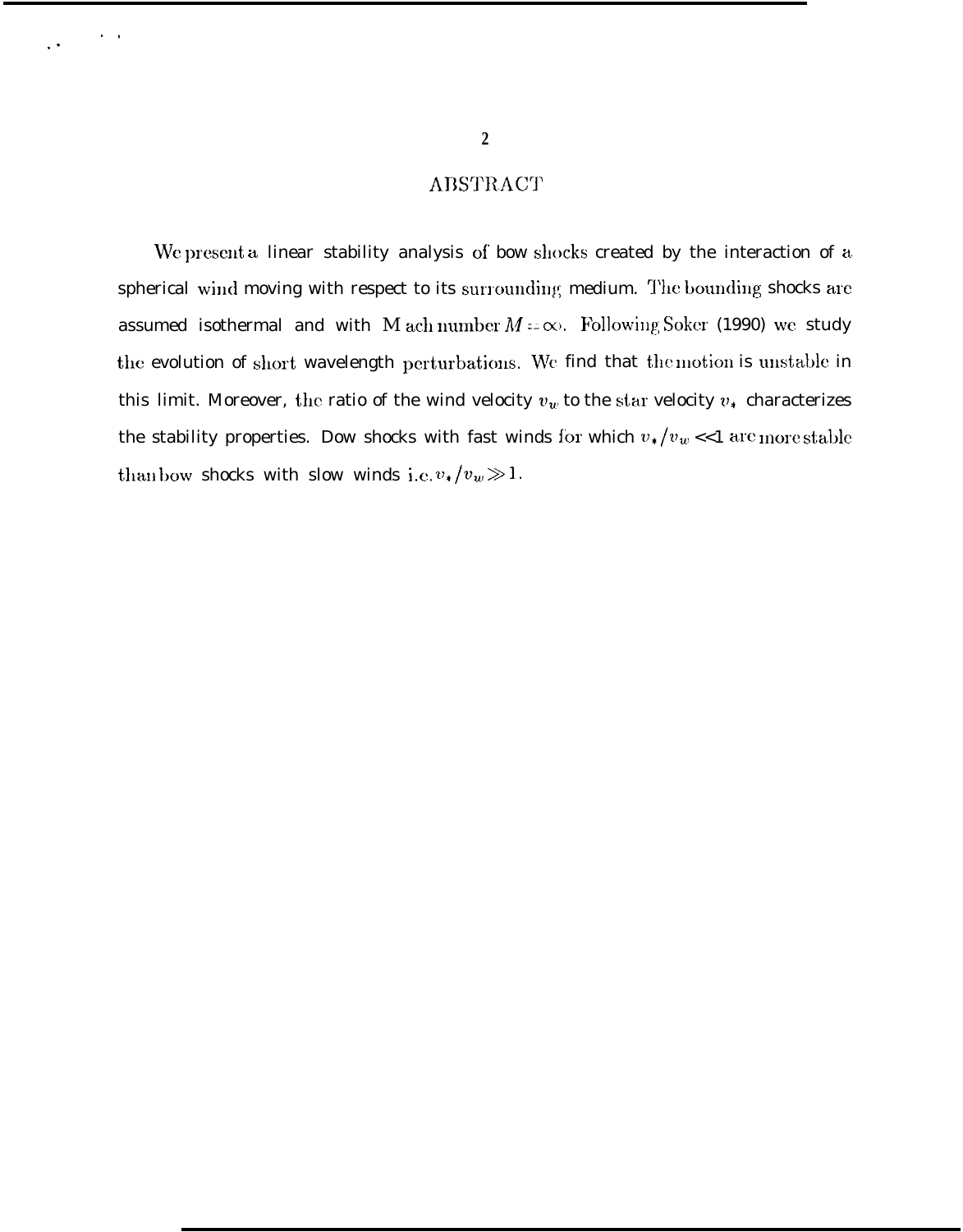## 1. INTRODUCTION

Bow shocks appear in a variety of astrophysical situations, but perhaps some of the most spectacular are those associated with "runaway" stars (Van Buren 1993). In these systems, bow shocks develop as  $OB$  stars move supersonically through their ambient media when their stellar winds are confined by rain pressure (Van Buren et al. 1990). The interaction region between the wind and the circumstellar shocked gases is bounded by two shocks in which the flows slow down from supersonic to subsonic velocities. The width of the interaction region depends on the efficiency of the cooling processes as well as on the Mach numbers of the interacting flows. For efficient cooling the interaction zone narrows with increasing Mach number, becoming in the limit infinitesimally thin. The wind velocities of OB stars arc  $\sim$  1000--3000 km s<sup>-1</sup>, which lead to very high post-shock temperatures at the wind shock. A variety of cooling mechanisms are likely to operate, among them turbulent mixing via Kelvin-Helmholz instabilities, i hermal conduction and radiation 10 sscs, resulting in a narrow interaction region. Studies of the closely related stellar wind bubbles indicate that strong losses can indeed occur (Vail Buren 1 986).

In this paper we perform a linear stability analysis of a bow shock created by a spherical wind interacting with a uniformly flowing interstellar medium. We assume both flows are isothermal with high Mach number, a situation likely to be relevant for bow shocks around runaway stars. Similar flow conditions occur in colliding winds in relatively close binary systems (Stevens, Blondin & Pollock 1992; Bail amov, Pilyugin & Usov 1990).

There is a whole class of astrophysical gas dynamic problems in which a stellar wind or a supernova explosion results in the formation of a high density zone. If this zone is thin relative to its radius, and if it is bounded by sharp boundaries, the problem of its evolution can be solved by t reating the zone as a surface of zero thickness. The zero thickness shell approximation was used to study the evolution of various flows both spherically symmetric

.,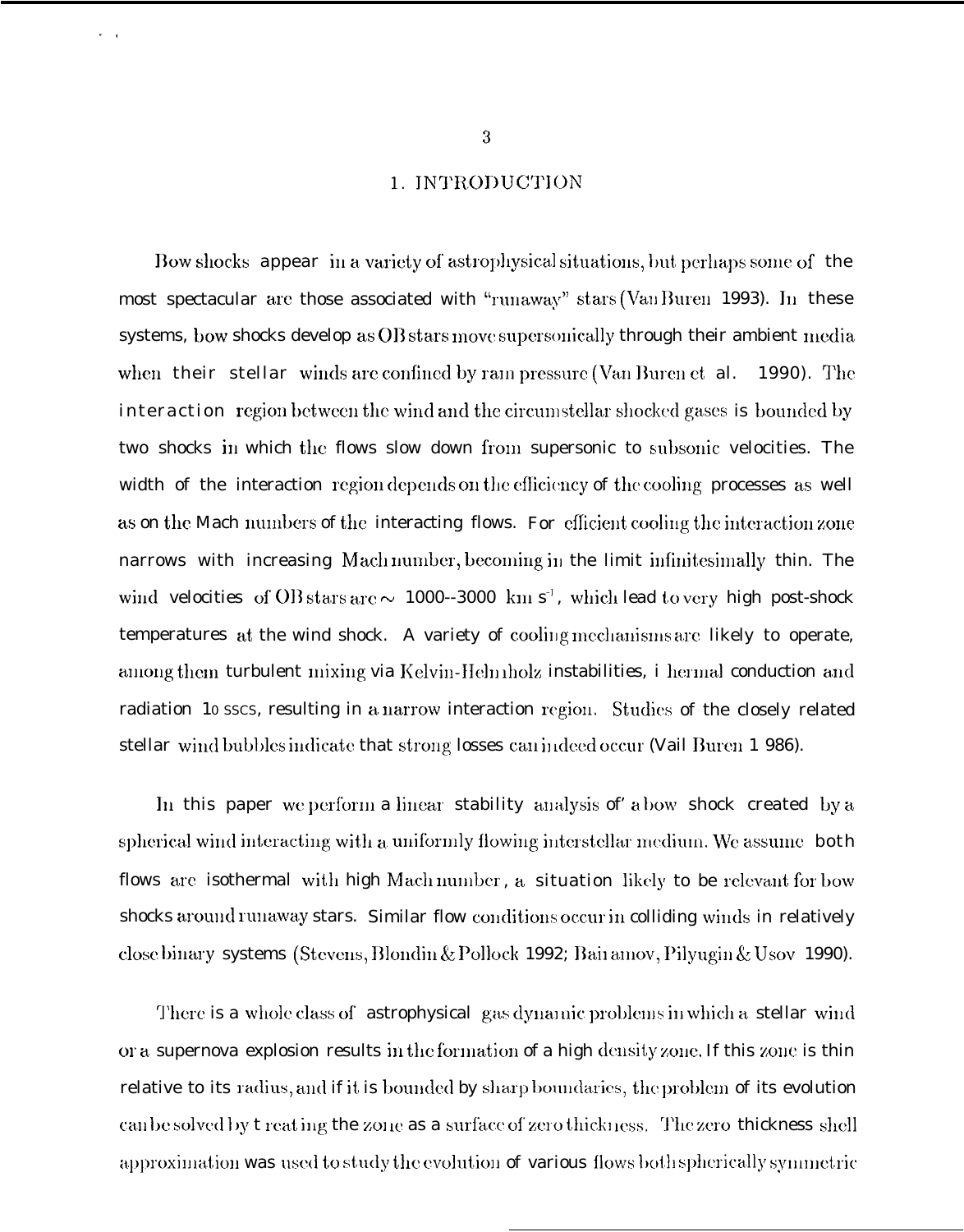**4**

and axisymmetric (see Giuliani 1982 for references on the various application of the zero thickness model), Soker (1990) used the zero thickness shell approximation to investigate the stability properties of the accretion line found in the wake of a gravitating object embedded in a uniform flow. Dgani, Walder  $\&$  Nussbaumer (1 993) and Dgani (1993), follow Soker (1 990) and usc the same approximation to perform a linear stability analysis of the collision front between two identical winds in a double star system. The collision front is unstable in this limit. Dgani  $&$  Soker (1994) follow the same instability to the nonlinear regime using numerical simulations. They also compare the accretion line case, investigated numerically by Soker (1991) to the colliding wind binary case, and find that tile accretion line shows much stronger instability. The large growth rates of disturbances in the accretion process are due to the presence of the gravitating object. Vishniac  $(1994)$ finds a different kind of instability occurring in thin shells bounded by two shocks that is both nonlinear and local (the nonlinear thin shell inst ability, hereafter NTSI). Vishniac's imitability is related to the shear inside the thin shell layer and and has highest growth rates for modes with wavelength of the order of the thickness of the shell.

In this paper we perform the linear stability analysis of bow shocks in the zero thickness shell limit. We find indeed that bow shocks are unstable in this limit. In §2 we usc Giuliani's formulation (Giuliani 1982) of the thin shell model to derive the hydrodynamical equations. In  $\S3$  we perform the stability analysis, obtain the dispersion relation for short wavelength disturbances and explain the physical nature of the instability we find. In  $\S 4$  we consider astrophysical systems where this instability may be present. We find that the stability properties of stellar wind bow shocks depend 011 a single parameter, the ratio of the wind velocity,  $v_w$ , to the stellar (or moving medium) velocity,  $v_*$ . Bow shocks with  $v_* /v_w \ll 1$ are more stable than those with  $\vec{v}_*/v_w \gg 1$ .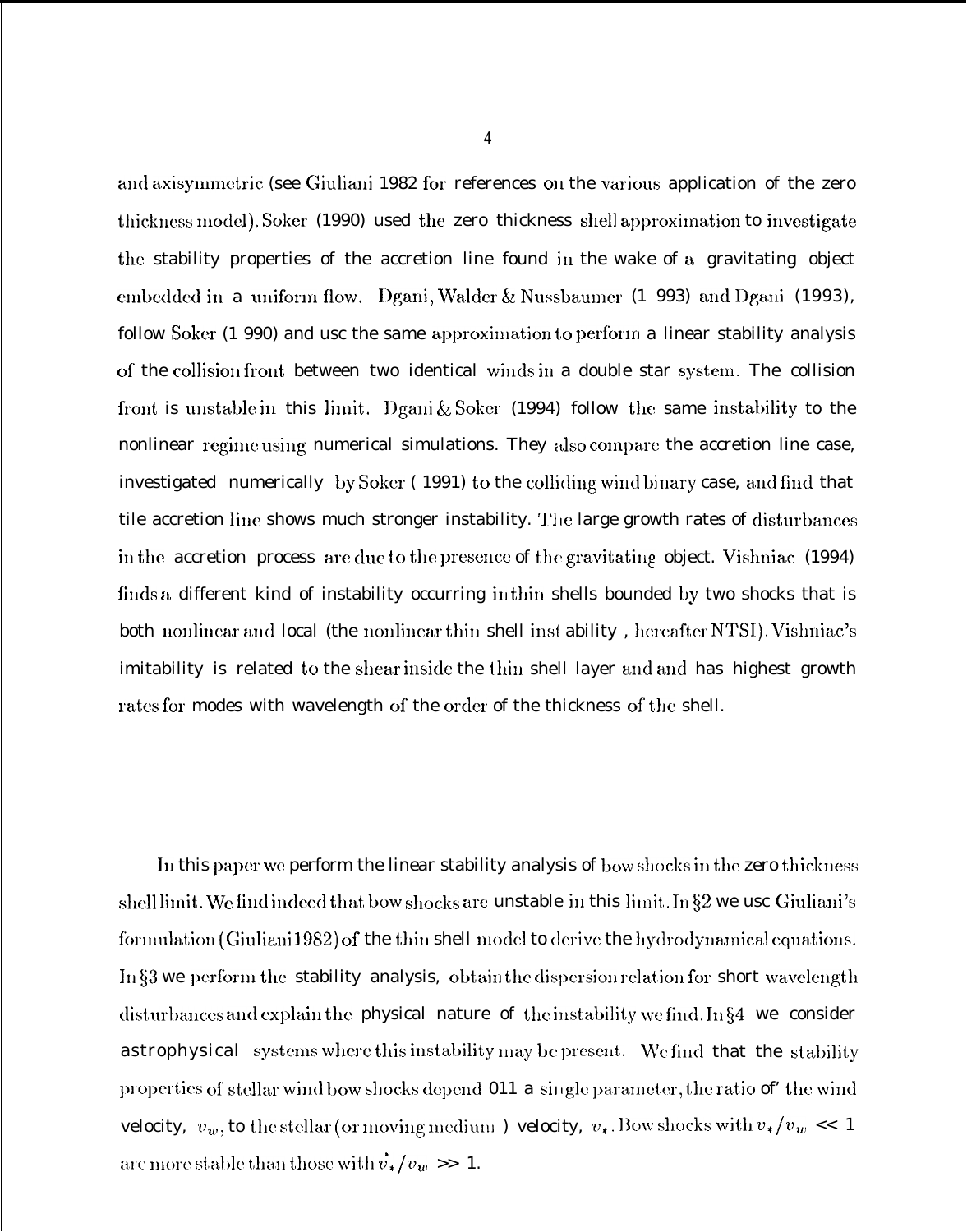# 2. THE HYDRODYNAMICAL EQUATIONS

We treat the case of a zero thickness collision front in the coordinate system  $(r, \theta, \phi)$ of Baranov, Krasnobaev & Kulikovskii (1971). The wind source is placed at the origin,  $r$ is the distance from the origin, 19 is the angle measured from the positive xy-plane, and  $\phi$ is the azimuthal angle around the  $z$ -axis (see Fig. 1). For simplicity we assume that the flow is independent of  $\phi$ , in other words, we consider a collision surface S of the form

$$
\mathbf{S} = S(r(\theta, t), \theta, \phi). \tag{2.1}
$$

The undisturbed collision surface is

$$
S_0 = S(r_0(\theta), \theta, \phi) \tag{2.2}
$$

where  $r_0(\theta)$  is given as the numerical solution of a complicated ordinary differential equation in Baranov et al. (1971). The surface area of a surface element between  $\theta$  and  $\theta + \Delta\theta$ and  $\phi$  and  $\phi + \Delta \phi$  is

$$
\Delta S = r \sin \theta \sqrt{r_{\theta}^2 + r^2} \Delta \theta \Delta \phi \qquad (2.3)
$$

where the subscript 6' denotes the derivative with respect to  $\theta$ . The tangent to the line  $r(\theta, t)$  in the zx plane is

$$
\hat{l} = \frac{\hat{z}(r_{\theta}\cos\theta - r\sin\theta) + \hat{x}(r_{\theta}\sin\theta + r\cos\theta)}{\sqrt{r_{\theta}^2 + r^2}}
$$
\n(2.4)

The normal to the line  $r(\theta, t)$  in the zx plane is

$$
\hat{n} = \frac{\hat{z}(r_{\theta}\sin\theta + r\cos\theta) + \hat{x}(-r_{\theta}\cos 0 + r\sin\theta)}{\sqrt{r_{\theta}^2}}
$$
\n(2.5)

For the undisturbed bow Shock

$$
\hat{l}_0 = \frac{\hat{z}(r'_0 \cos \theta - r_0 \sin \theta) + \hat{z}(r'_0 \sin \theta - r_0 \cos \theta)}{\sqrt{r'_0^2 + r_0^2}}
$$
\n(2.6)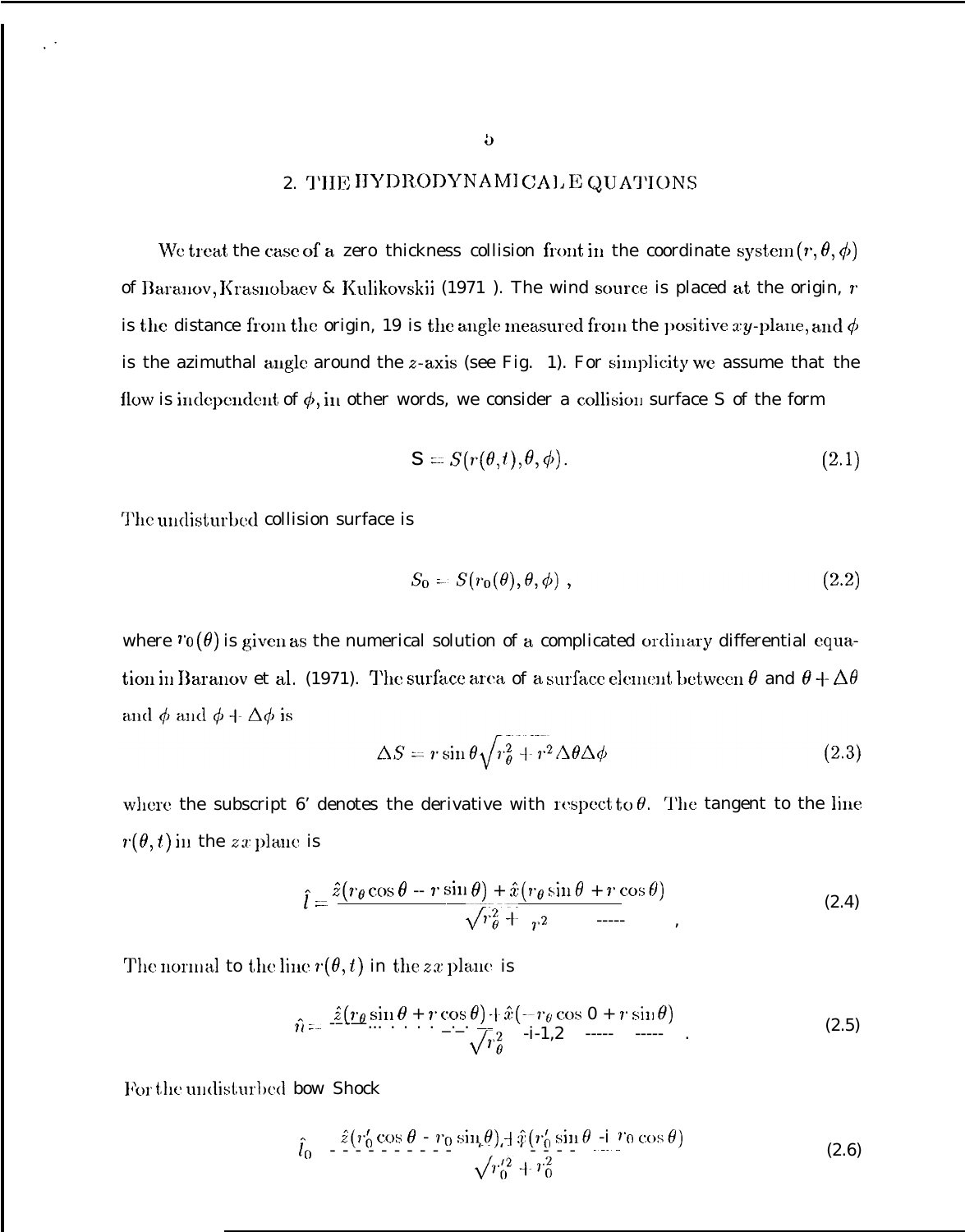and

$$
\hat{n}_0 = \frac{\hat{z}(r'_0 \sin \theta + r_0 \cos \theta) + \hat{x}(-r'_0 \cos \theta - \mathbf{i} - r_0 \sin \theta)}{\sqrt{r_0^2 + r^2}} \tag{2.7}
$$

where the prime denotes the derivative with respect to  $\theta$ .

### Conservation of Mass

The change of mass in the surface element AS is a result of fluxes coming from the wind source and from the ambient medium, as well as from matter flowing along the surface into and out of the element.

The mass flux into AS from the source is

$$
\dot{\sigma}_w \; \Delta S = \rho_w(r_0)(v_w \hat{r} - \vec{v}) \cdot \hat{n} \; \Delta S \; , \tag{2.8}
$$

where  $\vec{v}$  is the velocity of a material element on t]  $\epsilon$  surface. We designate the source quantities with subscript  $w$ .

the mass flux into AS from the ambient medium is

$$
\dot{\sigma}_a \Delta S = \rho_a (v_* \hat{z} + \vec{v}) \cdot \hat{n} \Delta S \tag{2.9}
$$

where  $\rho_a$  is the density of the ambient medium and  $v_*$  is the stellar velocity with respect to the ambient medium.

The mass flowing into AS by motion in the surface is

$$
\partial_{\theta}\sigma\left(\vec{v}-\partial_{t}r\,\hat{r}\right)\cdot\hat{l}\,r\sin\theta\Delta\theta\Delta\phi\,,\tag{2.10}
$$

where u,  $\vec{v}$  arc the surface density and the velocity at the point  $r, \theta, \phi$  on tile surface S.  $\vec{v}$  –  $\partial_t r \hat{r}$  is the velocity of gas with respect to the control surface (Giuliani 1982).

The change of the mass in the surface element AS with time is

$$
\partial_t(\sigma \Delta S) \,. \tag{2.11}
$$

 $\boldsymbol{6}$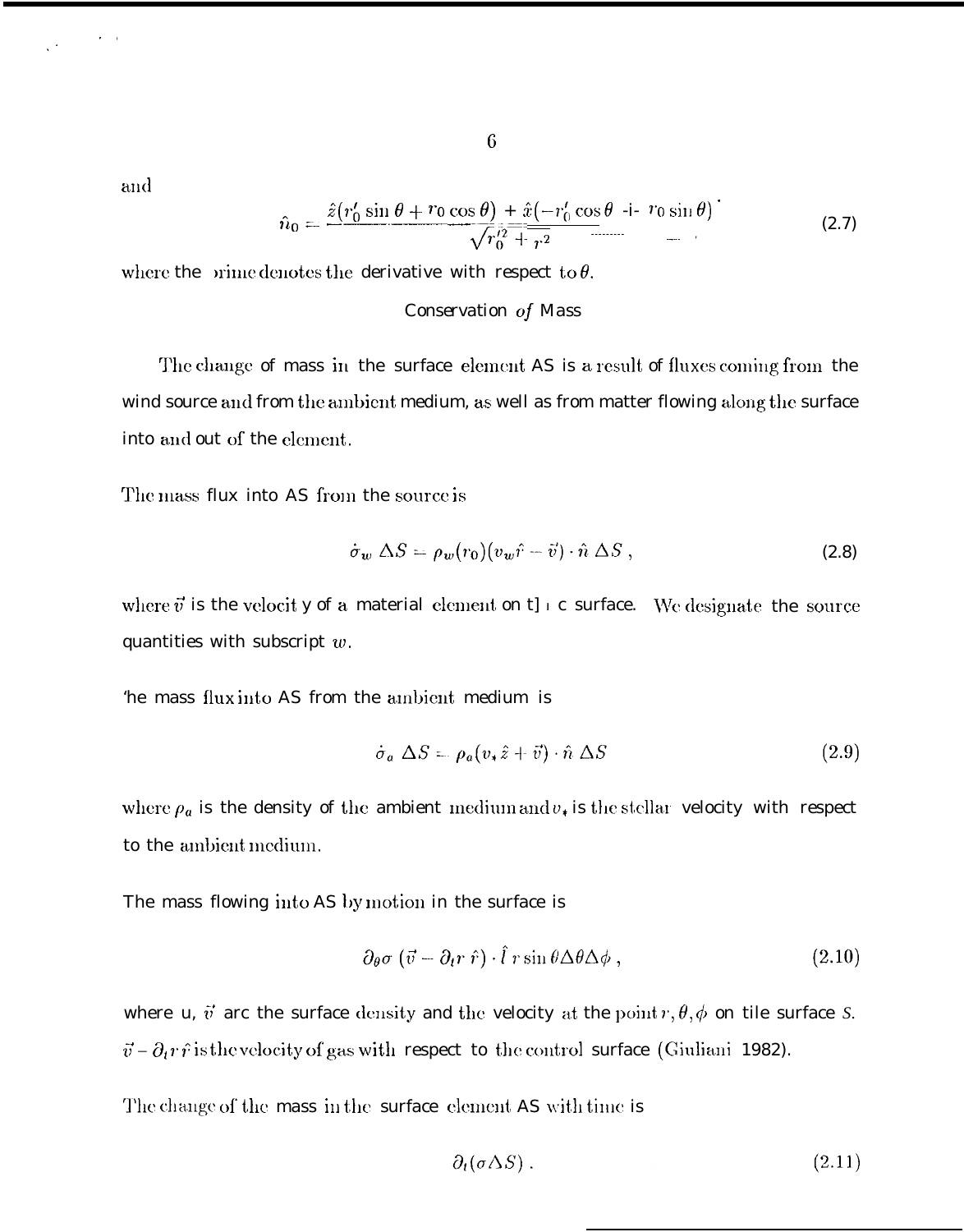Calling  $\dot{\sigma}$  the sum of the mass fluxes from the source and from the ambient medium divided by  $\Delta\theta\Delta\phi$ , we obtain the equation for conservation of mass:

$$
\partial_t \left( \sigma r \sin \theta \sqrt{r_{\theta}^2 + r^2} \right) + \partial_{\theta} \left( \sigma \left( \vec{v} - \partial_t r \hat{r} \right) \cdot \hat{l} \, r \sin \theta \right) = \dot{\sigma} \tag{2.12}
$$

## Conservation of Momentum

The change of momentum in the surface element AS is a result of fluxes coming from the source and from the ambient medium, as well as from matter flowing along the surface into and out of the element.

The momentum flux into AS from the source is

$$
\rho_w(r_0)(v_w\hat{r} - \vec{v}) \cdot \hat{n} \text{ AS } v_w\hat{r} \ . \tag{2.13}
$$

The moment um flux into AS from the ambient medium is

$$
\rho_a(v_*\hat{z}+\vec{v}) \cdot \hat{n} \text{ AS } v_*(-\hat{z}) \,. \tag{2.14}
$$

The momentum flowing into AS by motion along the surface is

$$
\partial_{\theta} (\sigma (\vec{v} - \partial_{t} r \hat{r}). \hat{l} r \sin \theta \, \dot{v}) \Delta \theta \Delta \phi . \qquad (2.15)
$$

The change of the moment um in the surface element AS with time is

$$
\partial_t (\sigma \Delta S \vec{v}) \,. \tag{2.16}
$$

Calling  $\overrightarrow{P}$  the vector sum of the momentum fluxes from the source and from the ambient medium we obtain the equation of conservation of momentum:

$$
\partial_t \left( \sigma \, r \sin \theta \, \sqrt{r_\theta^2 + r^2} \, \vec{v} \right) + \partial_\theta \left( \sigma \left( \vec{v} - \partial_t r \, \hat{r} \right) \cdot \hat{l} \, r \sin \theta \, \vec{v} \right) = \dot{\vec{P}} \tag{2.17}
$$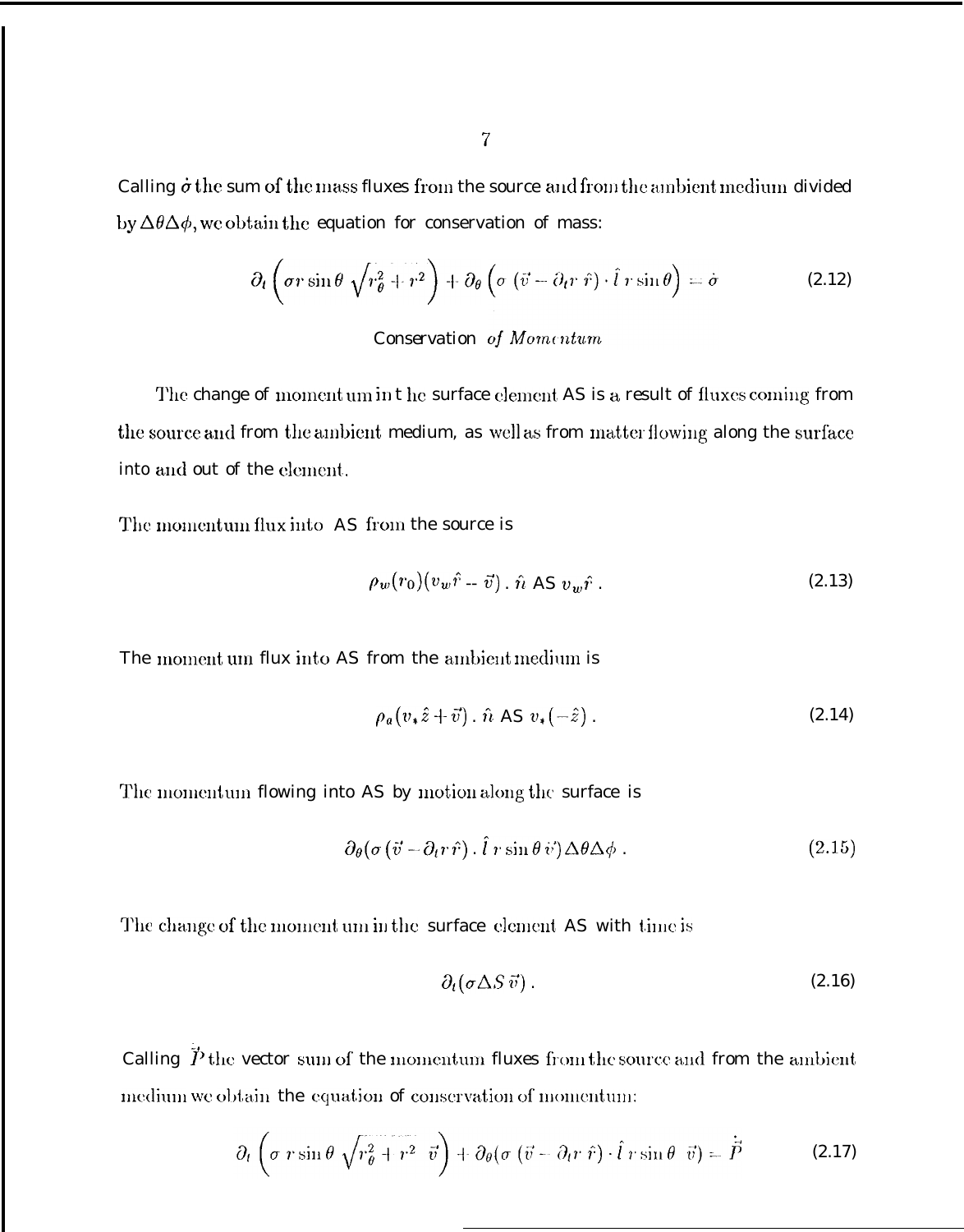Following Guiliani (1982), we write the Euler equation obtained by subtracting the mass conservation equation times  $\vec{v}$  from the equation of conservation of momentum and dividing by r sin  $\theta \sqrt{r_{\theta}^2 + r^2}$ :

$$
\sigma \partial_t \vec{v} + \sigma (\vec{v} - \partial_t r \hat{r}) \cdot \hat{l} - \frac{1}{\sqrt{r^2 + r^2} \theta} \partial_\theta \vec{v} = \vec{\pi}
$$
 (2.18)

where

$$
\vec{\pi} = \frac{\dot{\vec{P}} - \dot{\sigma}\vec{v}}{r\sin\theta\sqrt{r_{\theta}^2 + r^2}}\tag{2.19}
$$

is the force applied to the material in the surface element by f] uxcs from the wind source and the ambient medium, and

$$
\frac{1}{\sqrt{r^2+r_\theta^2}}\partial_\theta \vec{v} = \frac{1}{\sqrt{r^2+r_\theta^2}} \left(\hat{n}\partial_\theta(\vec{v}\cdot\hat{n}) + \hat{l}\partial_\theta(\vec{v}\cdot\hat{l})\right) + \frac{1}{R_c} \left(\hat{l}(\vec{v}\cdot\hat{n}) - \hat{n}(\vec{v}\cdot\hat{l})\right) \tag{2.20}
$$

In the last equation  $R_c$  is the radius of curvature of the bow shock

$$
R_{\rm c} = \frac{(r^2 + r_{\theta}^2)^{3/2}}{r^2 + 2r_{\theta}^2 - rr_{\theta\theta}}
$$
 (2.21)

With  $\vec{v} = v_l \hat{l}_0 + v_n \hat{n}_0$  the evolution equations for  $v_l$  and  $v_n$  are obtained by multiplying equation 2.18 by  $\hat{l}_0$  and  $\hat{n}_0$  respectively.

# The Kinematic Relation

The velocity of a material element on the bow s] lock is the total time derivative of the coordinate of this element  $r(\theta(t), t) = r_0(\theta(t)) + r_1(\theta(t), t)$ .  $r_1$  is the perturbation in r and is assumed to be much smaller than  $r_0$ .

$$
\vec{v} = \left(r_t + \frac{d\theta}{dt}r_\theta\right)\hat{r} + r\frac{d\theta}{dt}\hat{\theta}
$$
\n(2.22)

where  $\frac{d\theta}{dt} = (\vec{v} \cdot \hat{\theta})/r$ . With  $\vec{v} = v_l \hat{l}_0 + v_n \hat{n}_0$  the last equation gives after a little algebra:

$$
v_n = \frac{r_0}{\sqrt{r_0'^2 + r_0^2}} \left( \partial_t + \frac{v_{l0}}{\sqrt{r_0'^2 + r_0^2}} \partial_\theta \right) r_1 - \frac{v_{l0} r_0' r_1}{r_0'^2 + r_0^2} \tag{2.23}
$$

Note that  $\theta(t)$  is a function of time because we follow a particle (Lagrangian view).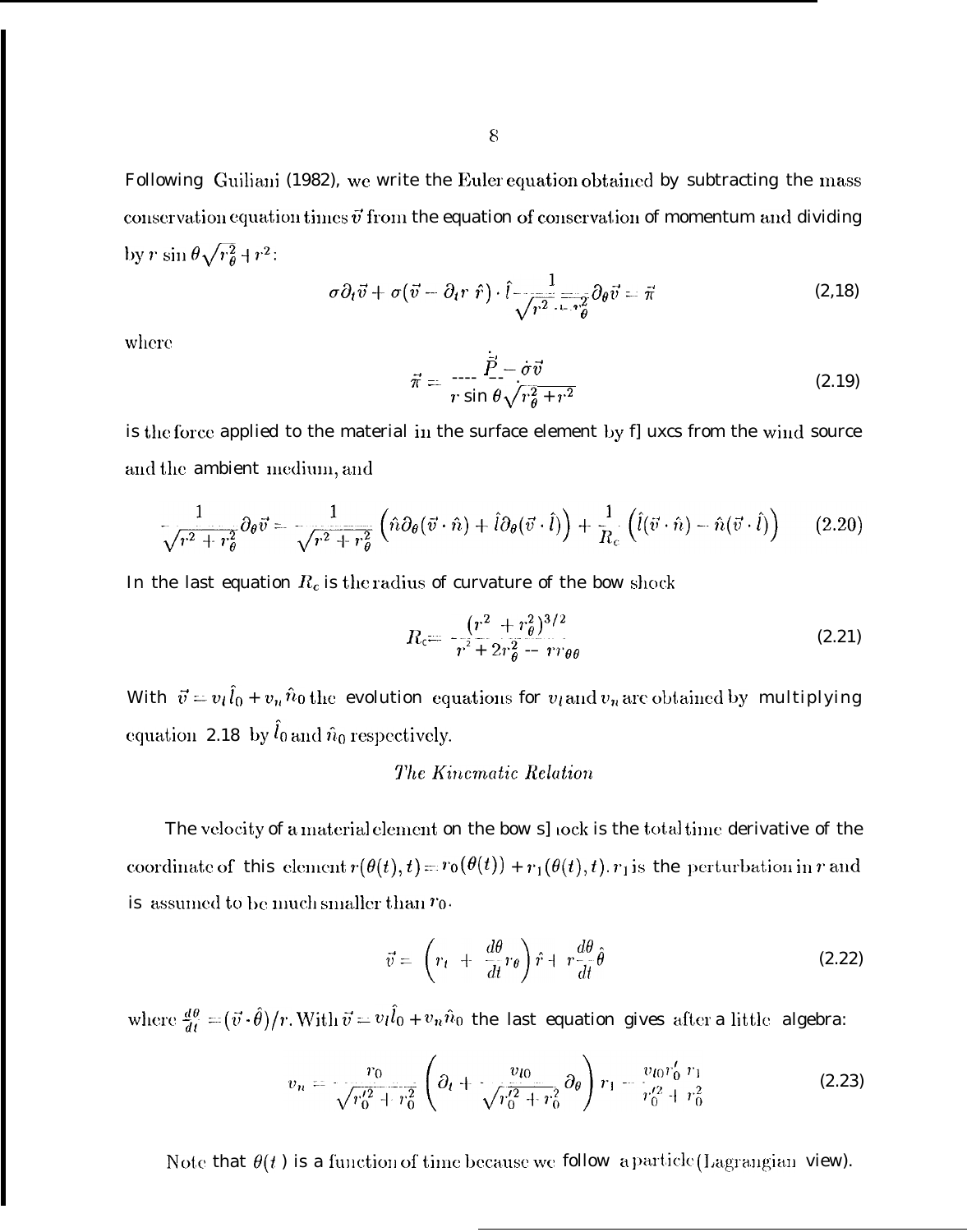# 3. THE STABILITY ANALYSIS

#### **3.1 The Dispersion Relation**

Following Soker (1990), we consider small perturbations to the steady state solution we designate by  $r = r_0(\theta)$ ,  $\sigma = \sigma_0(\theta)$ ,  $v_l = \vec{v} \cdot \hat{l}_0 = v_{l0}$ . Considering short wavelength disturbances, i.e. the wavelength of the disturbances is smaller than the other length scales in the problem  $\sigma/\partial_l \sigma$  etc. we use the WKB approximation (Brillouin 1926, Wentzel 1926, Kramer 1926) and write the physical quantities in the form:

$$
r(\theta, t) = r_0(\theta) + \Delta r(\theta) \exp \left[ i\omega t + i \int k(l)dl \right]
$$
  

$$
\sigma(\theta, t) = \sigma_0(\theta) + \Delta \sigma(\theta) \exp \left[ i\omega t + i \int k(l)dl \right]
$$
  

$$
v_l(\theta, t) = v_{l0}(\theta) + \Delta v_l(\theta) \exp \left[ i\omega t + i \int k(l)dl \right]
$$
 (3.1)

 $l(\theta)$  is the length of the bow shock curve  $r_0(\theta)$ ,  $dl/d\theta = \sqrt{r_0'^2 + r_0^2}$ . The amplitudes of the perturbations  $\Delta r$ ,  $\Delta \sigma$  and  $\Delta v_l$  and the wave number k are slowly varying functions of l on the scale length 11 of the steady state solution, while  $kH \gg 1$ . Substituting the above relations in the hydrodynamical equations 2.1 '2, 2.18 and 2.23 while keeping only the high order terms in  $k$  we obtain a relation between w and k

$$
w + v_{l0}k = \sqrt{k}b\tag{3.2}
$$

where  $b$  is the solution to the algebraic equation:

$$
\frac{\dot{\pi}_l v_{l0}^2}{\sigma_0 R_{c0}} + \left(b^2 + i v_{l0} \frac{dv_{l0}}{dl}\right) \left(b^2 - i \frac{\dot{\pi}_n}{\sigma_0}\right) = 0 \tag{3.3}
$$

 $\alpha$  and

$$
\vec{\pi}_l = (\dot{\vec{\pi}}_1 \cdot \hat{l}_0) / \partial_l r_1
$$
  
\n
$$
\vec{\pi}_n = (\dot{\vec{\pi}}_1 \cdot \hat{n}_0) / \partial_l r_1
$$
\n(3.4)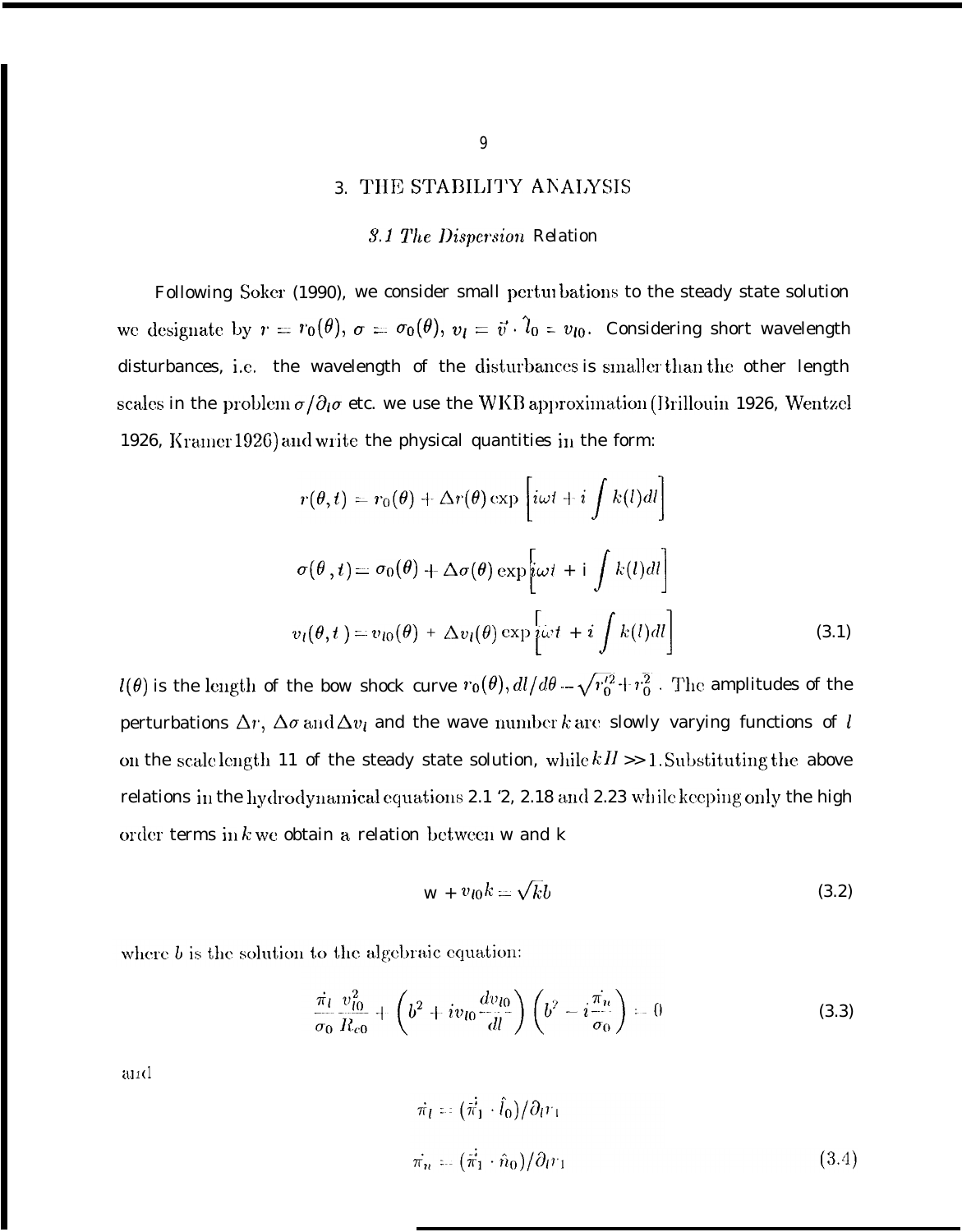$r_1 = r(\theta, t) = r_0(\theta)$  and  $\vec{\pi}$  is given in equation (2.19). Keeping only terms of highest order in  $k$ ,

$$
\vec{\pi}_1 = (\vec{\sigma_{w1}} \, v_w \hat{r} - \vec{\sigma_{a1}} \, v_* \hat{z}) \tag{3.5}
$$

where

$$
\dot{\sigma}_{w1} = \rho_w(r_0) (v_w \hat{r} - u) \cdot (h - \hat{n}_0) , \qquad (3.6)
$$

$$
\dot{\sigma}_{a,1} = \rho_a (v_* \hat{z} + \vec{v}) \cdot (\hat{n} - \hat{n}_0) , \qquad (3.7)
$$

and

$$
\hat{n} - \hat{n}_0 = \hat{r} \cdot \hat{n}_0 \partial_l r_1 \hat{l}_0 \tag{3.8}
$$

 $\vec{\sigma_{w1}}$  and  $\vec{\sigma_{a1}}$  are the disturbances in the mass flux from the ambient medium and the wind source respectively because of the tilt in the surface. From equations (3.4) to (3.8) we see that to highest order in  $k$  the change in the accretion of matter 1 secause of the orientation the bow shock surface dominates the source terms n  $\ell$  and  $\pi_n$  in equation (3.3).

There are 4 roots to this equation, 2 of them have negative imaginary part and result in exponential growth. Since the oscillation period is of order  $k^{-1}$  and is shorter than the growth time of the perturbation  $\partial \mathcal{R}$  the instability described by the dispersion relation 3.2 is an overstability.

### 3.2 The Physical Nature of the Instability

in order to track the origin of the instability we first note that when the radius of curvature is large we reproduce the results obtain by Dgani et al  $(1\ 993)$  for the case of two colliding winds. In this case the motion normal to the surface (transverse motion) is independent of the motion in the direction of the surface (longitudinal motion). The dispersion relation 3.2 gives two distinct, modes longitudinal and transversal. The evolution of the longitudinal modes is governed by the relation

$$
\omega + v_{l0}k = \sqrt{-ikv_{l0}\frac{dv_{l0}}{dl}}, \qquad (3.9)
$$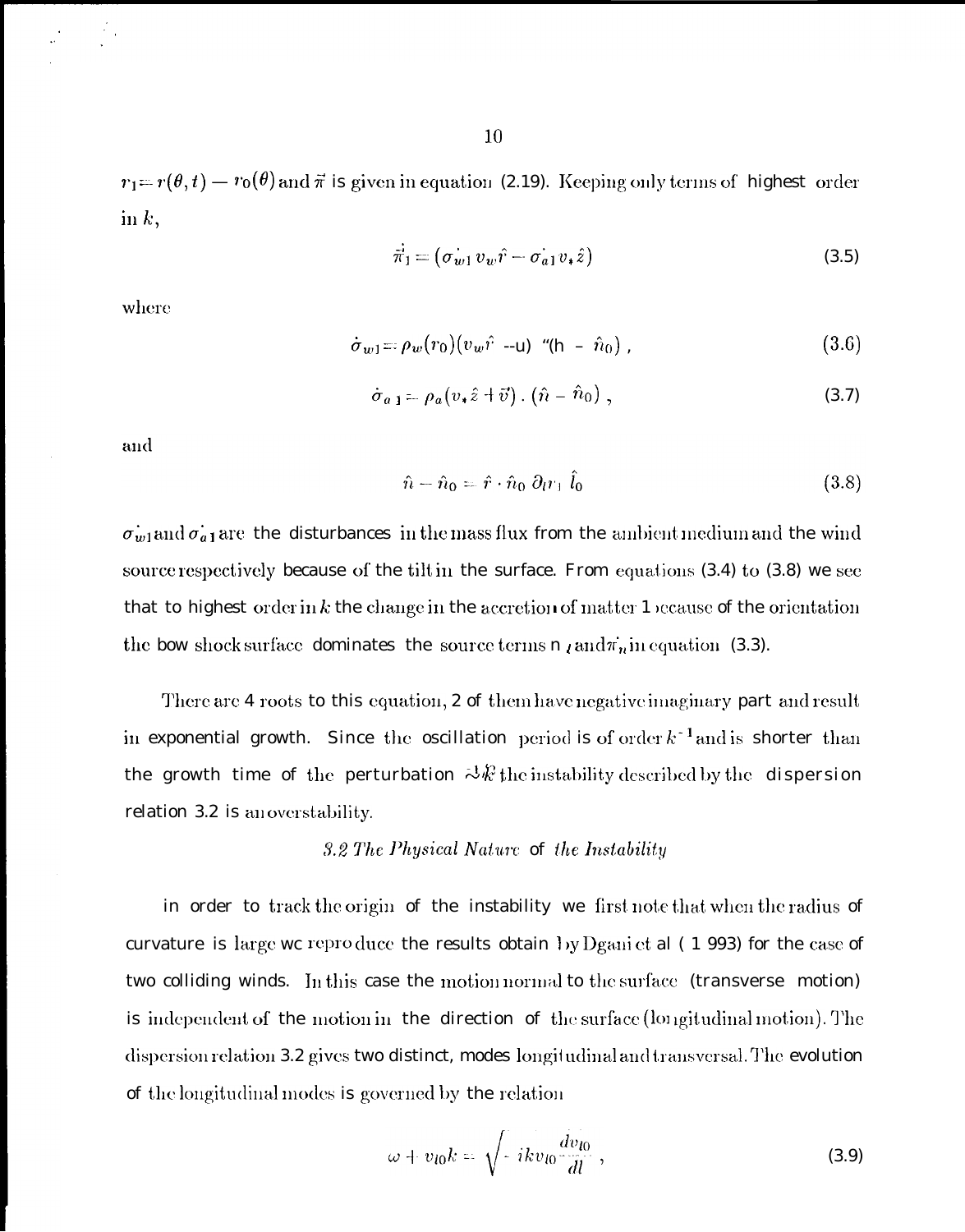which is similar to the dispersion relation for the radial modes in the planar shock (Dgani et al. 1993 equation 24). The evolution of the transverse modes is governed by the relation

$$
\omega + v_{l0}k = \sqrt{ik\frac{\pi_n}{\sigma_0}}, \qquad (3.10)
$$

which is similar to the dispersion relation for the transverse  $\mathbf{n}_{10}$  des in the planar shock (Dgani et al. 1993 equation 31). The longitudinal 11 I odes do not depend on the sources and their instability results from the acceleration along the undisturbed surface (Soker 1990). The dispersion relation for the transverse modes contains the source term  $\pi_n$ , i.e. the motion normal to the surface changes the fluxes of momentum from both sources and results in a net force on the element.

As equation 3,3 shows the decoupling of the eigen modes occurs when the first term on the RHS is zero. This term depends on the centrifugal accoloration. While in the planar case changes in the surface density created motion only in the surface itself, here the centrifugal force operates out of the surface and couples the motion in the surface to that normal to it.

The instability described here is of a very similar nature to the colliding wind binary instability described by Dgani et al. (1993). It arises from the fact that density fluctuations in the bow shock surface lead to fluctuations in the transverse acceleration. When the wind stream collides with the ambient medium stream, the shocked slab tends to oscillate away from the equilibrium position, accelerated outward by the oblique accretion of the streams. We therefore name it the transverse acceleration instability (q'Al).

## 3.3 Relation to other thin shell *i*~t.stabilities

Our analysis assumes that the thin shell is bounded by two shocks i.e. that the wind shock is also isothermal.

A set of overstabilities related to thin shells bounded on one side by a shock and

11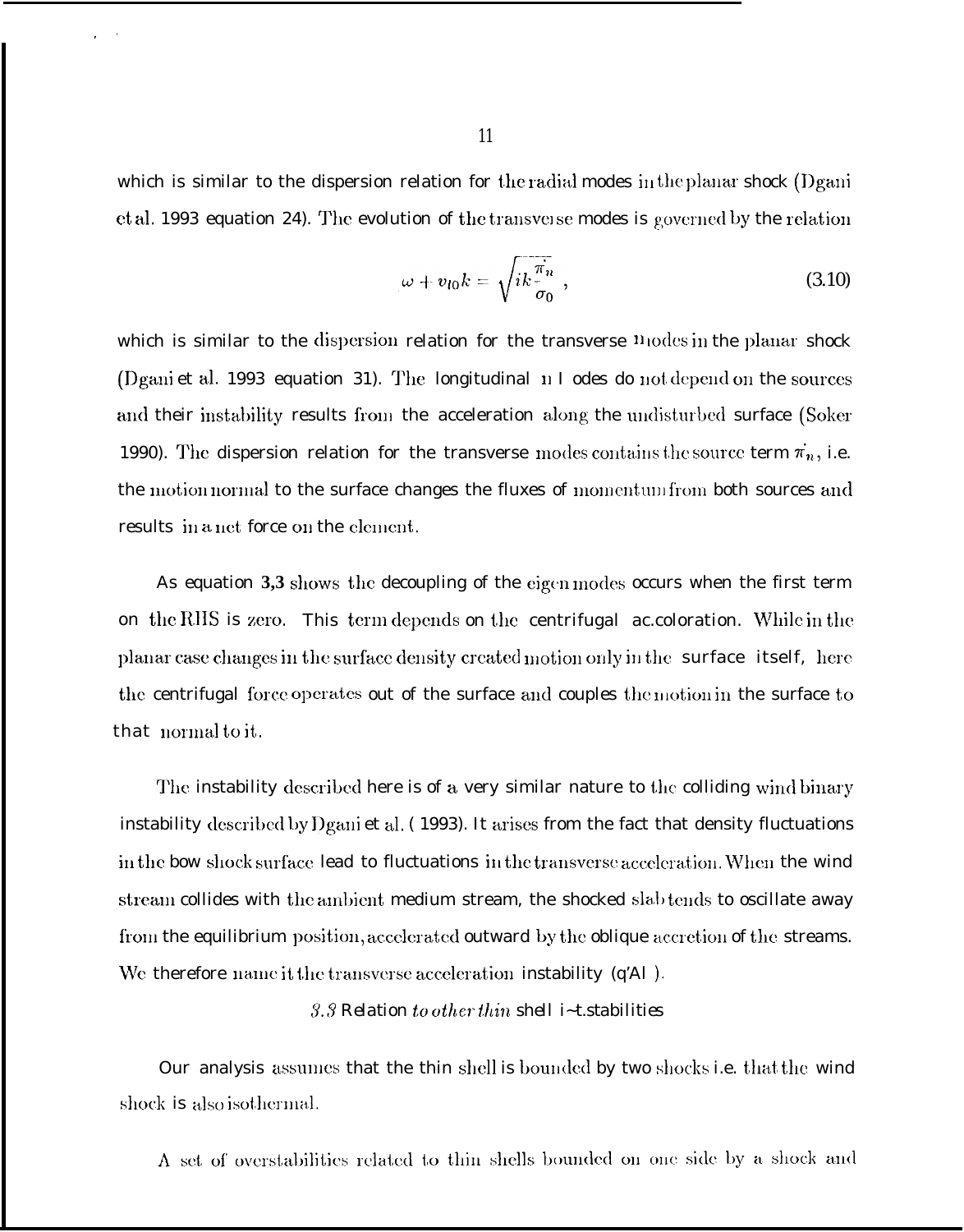on the! other side by a hot high pressure gas have hen investigated by Vislmiac (1983), Ryu & Vishniac (1987), and Mac-Low & Norman (1993), These instabilities are driven by the inability of thermal pressure (which always acts normal to the surface) to balance the ram pressure (which is directed along the shell velocity vector). Ripples in the shell will chive motion within the shell and concentrate matter in "valleys" (see e.g. in Mac-Low and Norman 1993 Figure 1). T]  $e$  ram pressure then decelerates the diluted peaks more rapidly reversing the direction of the flow causing valleys to turn into peaks. Vishniac  $(1983)$  showed that peaks and valleys grow in each cycle.

If the two bow shocks around runaway stars are really confined by two isothermal shocks, then the only other dynamical instability that is competing with the one described here. is the NTSI described by Vislmiac (1994). The NTSI is related to shear motions in the thin shell invoked by rippling it. Its growth rates are highest for modes of wavelength of the order of the shell thickness and are at most only slightly higher than  $c_s k$  where  $c_s$ is the sound speed in the shell.

Following Vishniac  $(1994)$ , who compared the NTSI with the zero thickness colliding wind binaries instability (Dgani et al. 1993), we compare the growth rates of the NTSI with those of the TAI. The growth rate for the TAI can be approximated as  $C(l)v_{l0}(k/l)^{1/2}$  (see below eqn. 4, 1), For  $l \leq l_{so}$  where  $l_{so} = r_0(\theta = 0)$  is the stand of]' distance,  $v_{l0}$  is a linear function of 1 and the growth rate can be written as  $V(lk)/12$  /l<sub>s0</sub>, where V is the minimum of  $v_*$  and  $v_w$  and  $l_{s0}$  is the stand off distance. The instability described here has larger rates for  $\lambda > \delta l_{s0}/l$  where  $\delta = l_{s0}/(V/c_s)^2$  is the thickness of the shell. The last relation means that the c.loser to the nose of the bow shock we get the longer the wavelength has to be so that the TAI will grow faster than the NTSI. However, for 1 of the order of  $l_{s0}$  the TAI wins for wavelengths longer than the thickness of the shell. However, since the fluid moves from the front of the bow shock back, so that small wavelegth disturbances near the how evolve into large wavelegth disturbances on the sides, it seems likely that the NTS1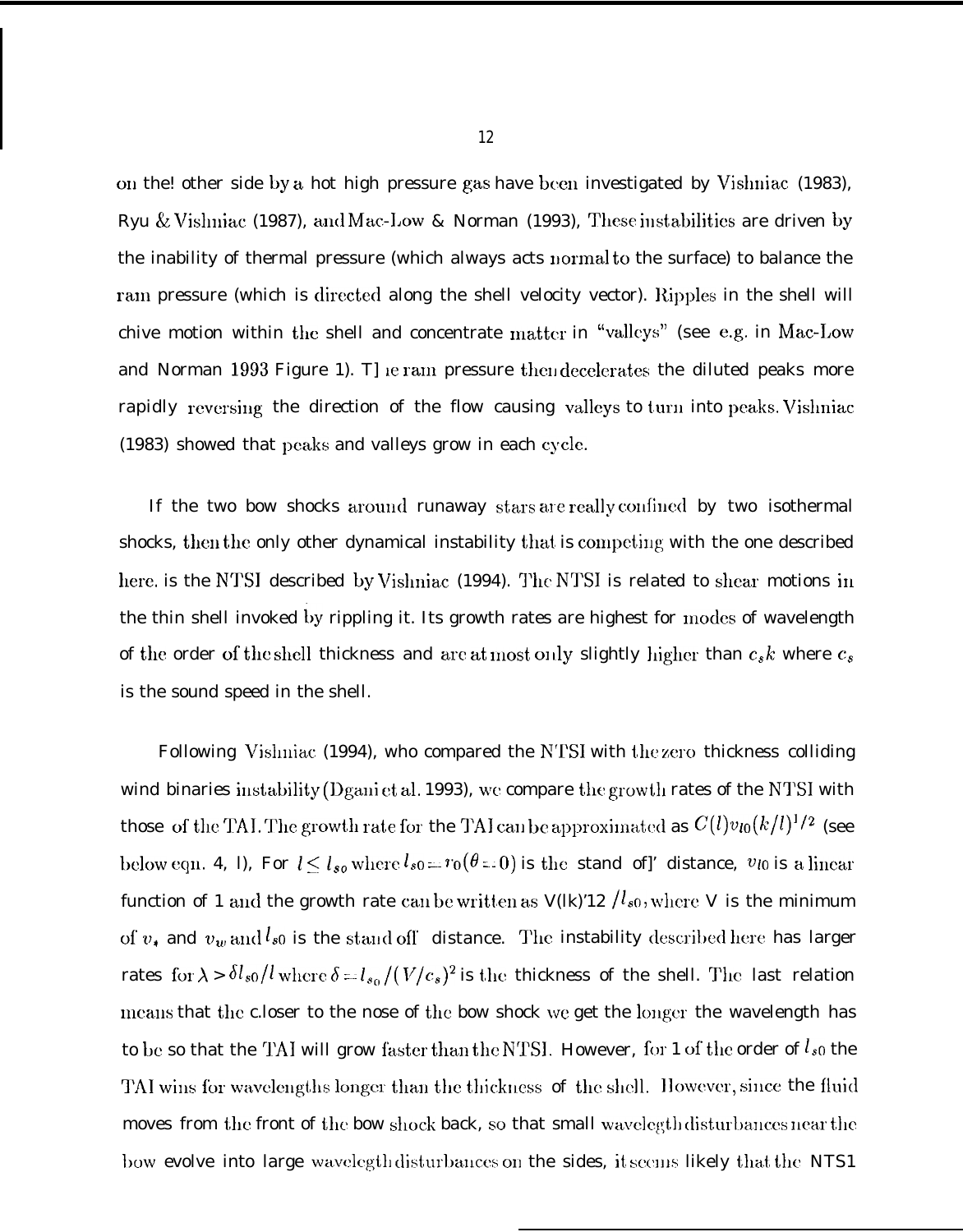playes an important role in providing initial conditions for the TA1.

# 4. DISCUSSION

# The instability growth rate versus  $v_*/v_w$  relationship

The observed morphology along bow shock structures could be the result of the instability described here. In order to apply the above analysis to real systems we consider the approach by Dgani & Soker (1994), and follow a fluid element as it moves along the bow shock, The perturbation amplitude of a parcel of material flowing from  $l_1$  to  $1_z$  along the bow shock is:

$$
\log\left[\frac{A(l_2)}{A(l_1)}\right] = \int \frac{Re(i\omega)}{v_{l0}} dl \sim C(l_{ave})((l_2/\lambda)^{1/2} - (l_1/\lambda)^{1/2})
$$
(4.1)

where  $l_{a,ve} = (l_1 + l_2)/2$ . In the last expression we assume 12--11  $\leq r_0(\theta = 0)$ .  $C(l(\theta)) =$  $2Re(ib)\sqrt{2\pi l(\theta)}/v_{l0}$  is a slowly varying function of l, where! b is one of the 4 roots of equation (3.3), for which  $Re(ia)$  is the biggest. We substituted in the dispersion relation (3.2)  $k = 2\pi/\lambda$ , where  $\lambda$  is the wavelength.

 $C(l)$  is an increasing function of  $\alpha = v_*/v_w$ . Bow shocks with a bigger ratio  $\alpha$  have higher growth rates and are therefore less stable, Infigure 2 we plot  $C$  as a function of log  $\alpha$  for the angle  $\theta = 120^{\circ}$ . Using equation (4. 1) and Figure 2, the amplitude growth for a bow shock with  $v_*/v_w = 0.01$  is  $\exp(4.3 - 1.5) \sim 16$  times smaller than that of a bow shock with  $v_*/v_w = 100$ , and is  $\sim$  3 times smaller than that of a bow shock with  $v_*/v_w = 1$ at  $\theta = 120$ .

## Comparison with Bow Shocks

Bow shocks in astronomy are ubiquitous (Van Buren 1993), and since the ratio of velocities  $\alpha$  is in principle an easily measured quantity, it is interesting to consider some astrophysical phenomena where the above process may be occurring and study their behavior according to their different  $\alpha$  ratio.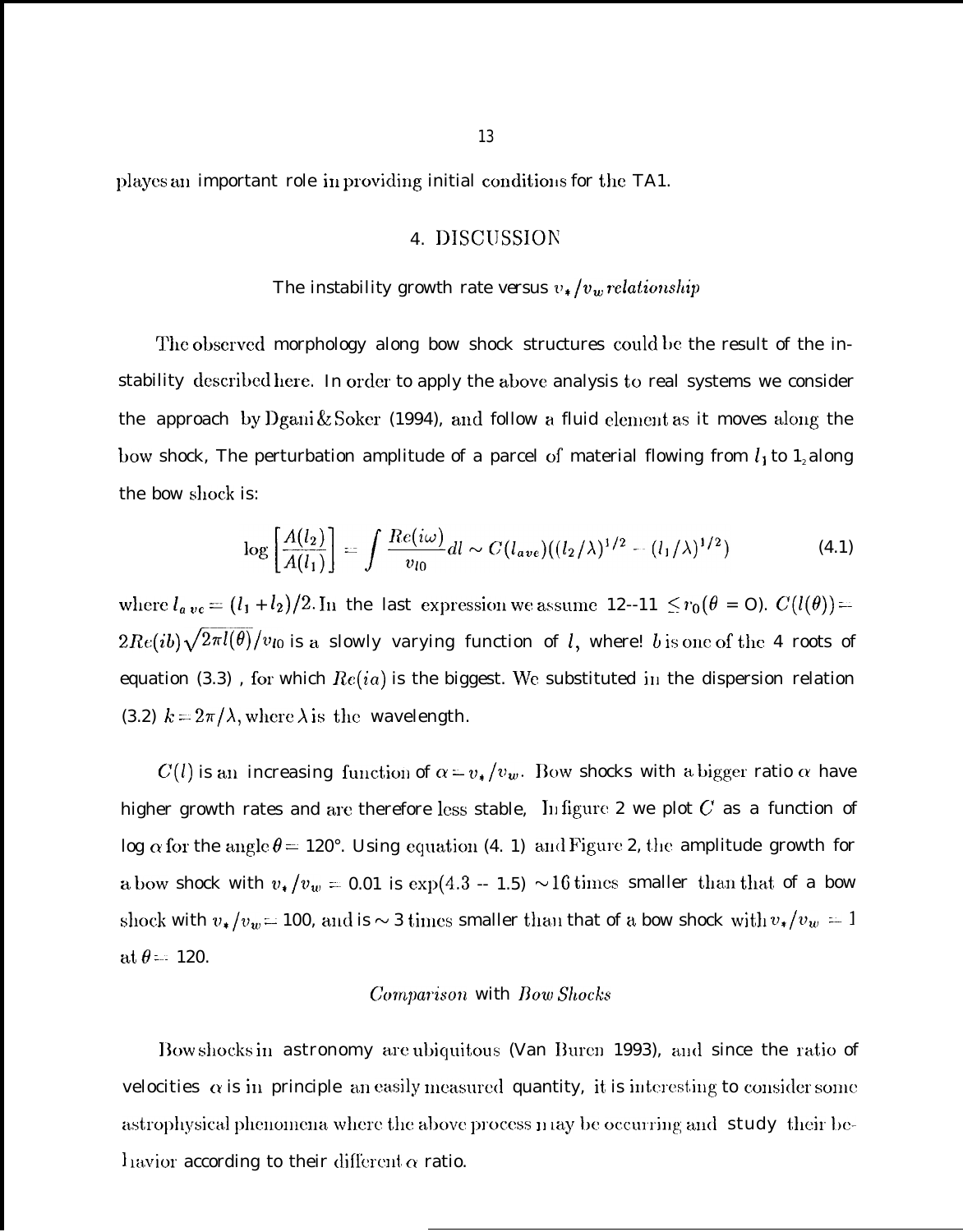Ram pressure balance between the stellar winds of runaway OB stars and the surrounding gas leads to the formation of bow shocks (Van Buren & McCray 1988). Nearly one third of the runaway stars seem to be surrounded by bow shocks due to this process (Van Buren, Noriega-Crespo & Dgani 1995). At optical wavelengths these bow shocks are difficult to detect, due to their small column densities; however the dust trapped in the bow shock shell re-radiates efficiently about  $1\%$  of the star's bolometric luminosity at far infrared wavelengths (Van Buren 1993). Bow shocks around runaway OB stars have typically values of  $\alpha$  between 0.01 and 0.1. As a group they should have very similar stability properties.

In Fig 3, we show a contour map of the bow shock associated with 'the runaway star  $\zeta$ Oph (O9V, HD 149757), based on the IRAS HIRES 60  $\mu$ m image, which covers  $\sim$  20 x 30 arc minutes in the sky. This object is at a distance of  $\sim$  150 pc, with a terminal wind velocity  $v_w \sim 1350$  km s<sup>-1</sup> (Morton 1976), and a star velocity of  $v_* \approx 30$  km S<sup>-1</sup> (Gull & Sofia 1979), i.e.  $\alpha \approx 0.02$ .

It is difficult to find values of  $\alpha > 1$  in most traditional stellar-ISM environments, nevertheless there mist a beautiful example near the Galactic center: the galactic center IRS 7 source (Yusef-Zadeh & Melia 1992). IRS 7 is a red supergiant located within 2 pc of the Galactic center (Scllgren et al. 1987) which shows a bow shock with its apex facing  $IRS16(a)$  likely cluster of OB stars situated even closer to the Galactic center). In Fig 4 we show a contour map of 2 cm radio continuum of t he IRS 7 bow shock from Yusef-Zadeh & Melia (1992). Its width at  $\theta \sim 90^{\circ}$  is  $\sim$  0." 34 and the map covers all area  $\sim 1$ ."5  $\times$  1 ." 5 011 tile sky.

The bow shock arises in this case from the interaction of the red supergiant wind, The bow-shock arises in this case from the interaction of the red supergrant wind,<br> $v_w \sim 30 \text{ km s}'$ , with the IRS 16 wind " $v_*$ " = 500 - 700 km s<sup>-4</sup> Yused<sup>2</sup> Zadeh & Melia 1992), i.e.  $\alpha \approx$  16- 23. The IRS 7 bow shock displays a more clumpy structure than  $\zeta$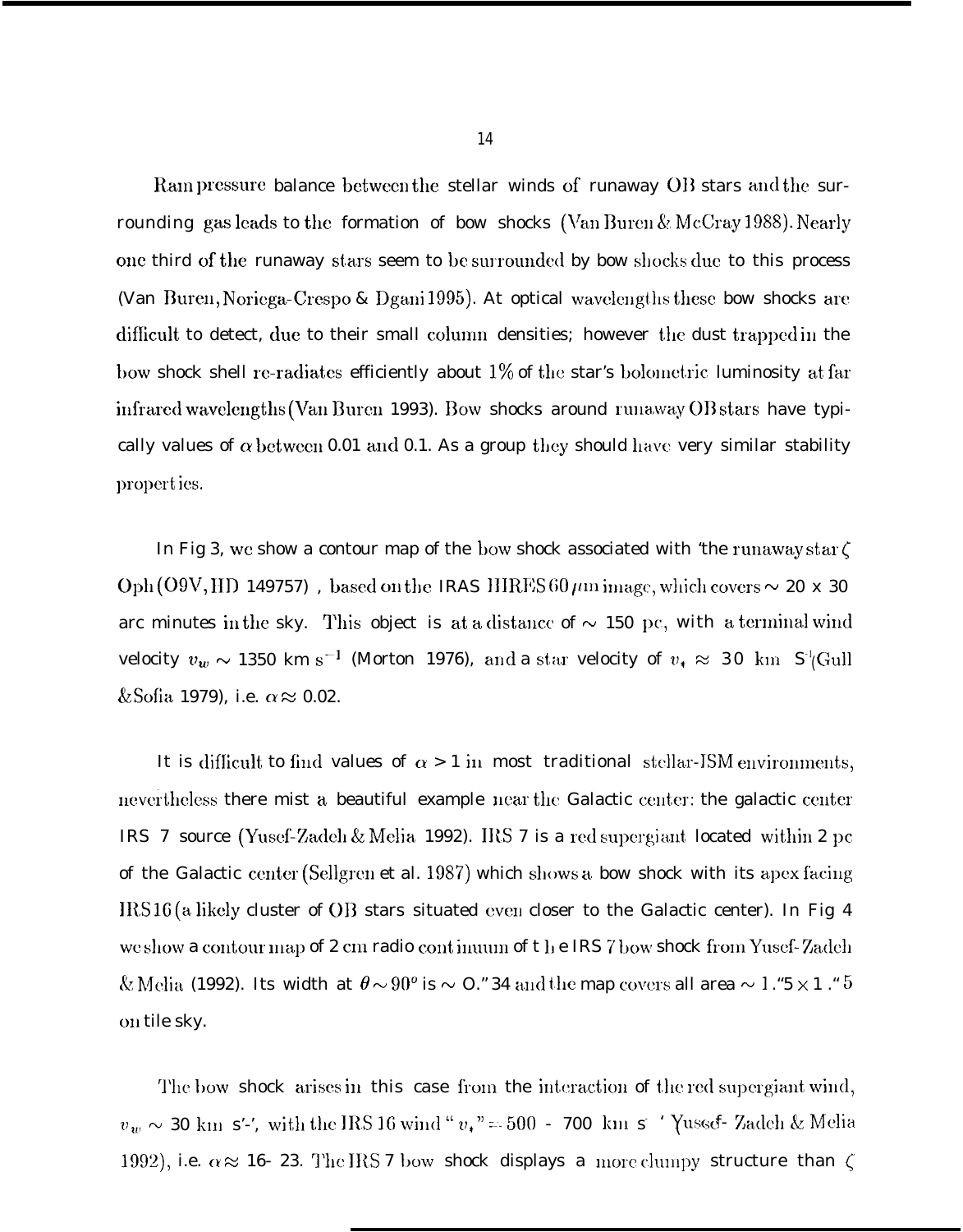Oph, in accordance with its higher  $\alpha$  and hence higher expected perturbation amplitude (See figure 2).

It is a pleasure to thank Ethan Vishniac and Mordecai Mark Mac-Low for a careful reading of the manuscript and many helpful comments. We want to thank Farhad Yusef-Zadeh for kindly making available to us his 1 RS 7 image in a very short notice. The research described in this paper was carried out by the Jet, l'repulsion Laboratory, California, Institute of Technology, under a contract with the National Aeronautics and Space Administration. R.D. thanks the Swiss National Foundation for its support and the visiting scientist program at JPL. AN-C is supported by the NASA Long Term Astrophysics Program. The 60  $\mu$ m image of  $\zeta$  Oph was n Lade possible through tile support of the taxpayers of the US, UK and the Netherlands for the IRAS Inission.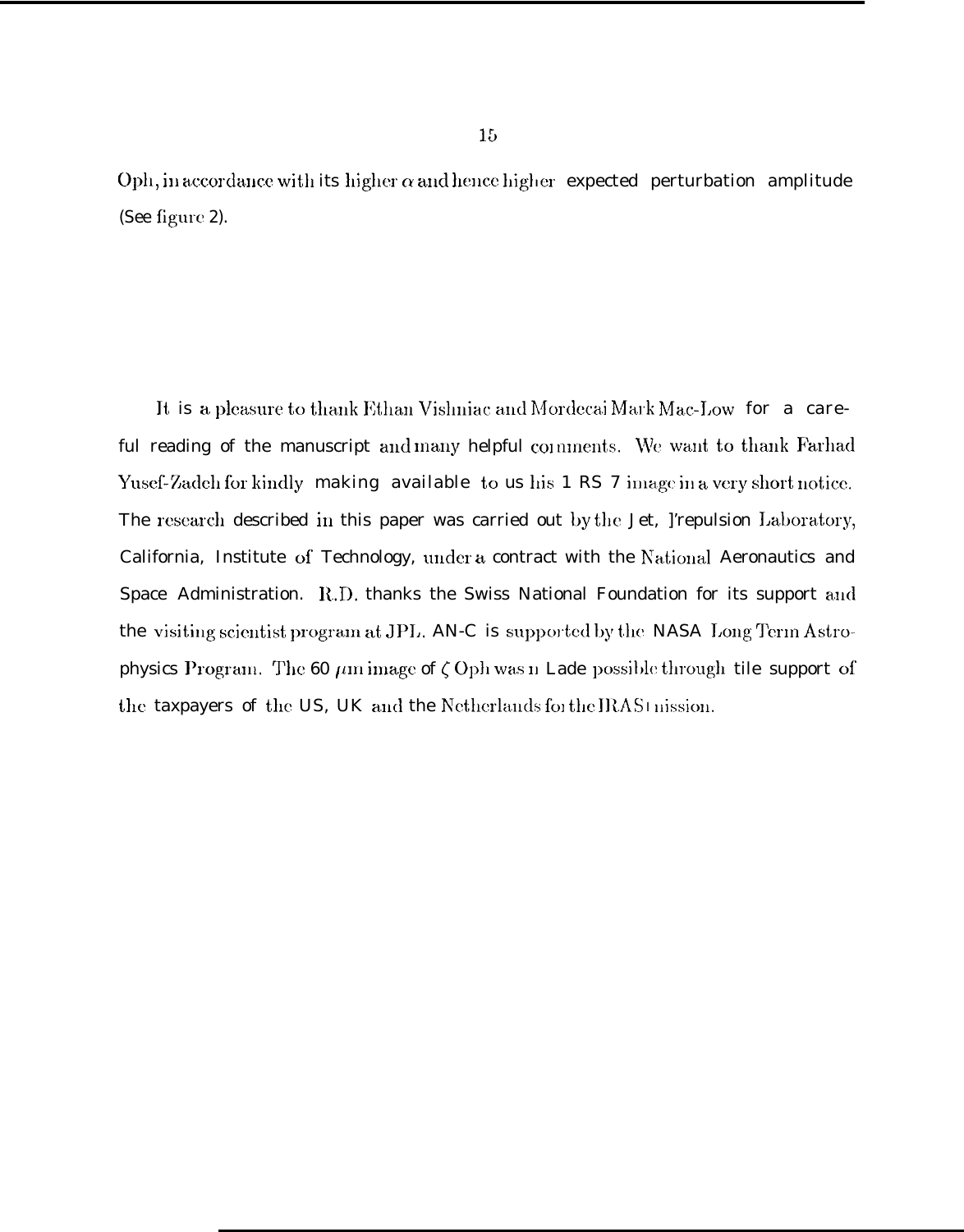#### **REFERENCES**

- Bairamov, Z. T., Pilyugin, N. N, & Usov, V. V., 1990, Soviet Physics-Doklady, 15,791
- Baranov, V.B., Krasnobaev, K.V, & Kulikovskii, A.G., 1991, Sov. Astron., 34, 502
- Brillouin, I., 1926, Comptes. Rendus, 183, 24
- Cruz-González, C., Recillas-Cruz, E., Costero, R., Peimbert, M., & Torres-Peimbert, S. 1974, RMxAA, 1, 211
- Dgani, R., 1993, A&A, 271, 527
- Dgani, R., & Soker, N., 1994, A&A, 282, 54
- Dgani, R., Walder, R., & Nussbaumer, H., 1993, A&A, 267, 155
- Giuliani, J.I.,, 1982, ApJ 256, 624
- Gull, T. R., & Sofia, S., 1979, ApJ, 230, 782
- Kramer, H. A., 1926, Zeits. f. Physik, 38, 518
- Mac-Low, M. M., Van Buren, D., Wood, 11.0. S., & Churchwell, E., ApJ, 369395
- Mac-Low, M, M., & Norman, M. L., 1993, Ap.J, 396,606
- Morton D. 1976, ApJ, 203, 386
- Ryu, D., Vishniac, E.T., 1988, ApJ, 331, 350
- Soker, N., 1990, ApJ, 358, 545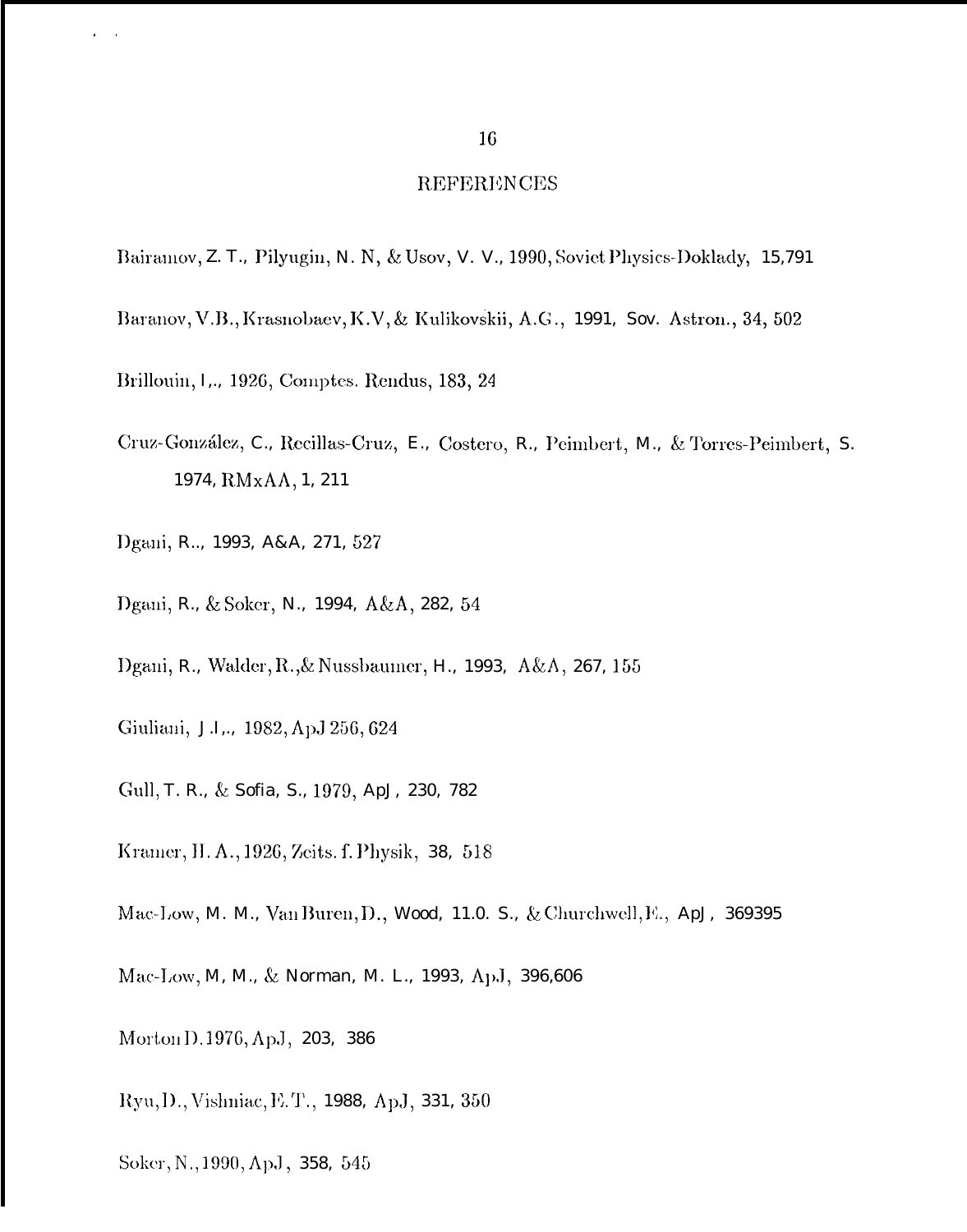- Soker, N., 1991, ApJ, 376, 750
- Sellgren, K., Hall, D. N. B., Kleinmann, S. G., & Scoville, N. Z. 1987, ApJ, 317, 881
- Stevens, I. R., Blondin, J.M., Pollock, A. M. T., 1992, ApJ, 386, 265
- Van Buren, J)., 1986, ApJ, 306, 358
- Van Buren, D. & McCray, R. 1988, ApJ, 329, L93
- Van Buren, D. 1993 in "Massive: Stars: Their Lives in the Interstellar Medium", ccl. J.P. Casinelli & E.B. Churchwell, ASPCS 35, 315
- Van Buren, D., & Mac-Low, M. M., 1992, ApJ, 394, 534
- Van Buren, D., Mac-Low, M. M., Wood, D.O.S., Churchwell, E. 1990, ApJ, R 353,570
- Van Buren, D., Noriega-Crespo, A., & Dgani, R. 1995, AJ (in press)
- Vishniac, E.T., 1994, ApJ, 428, 186
- Wentzel, G., 1926, Zeits. f. Physik, 38, 518
- Yusef-Zadeh, F., & Melia, F.1992, ApJ, 385, L 41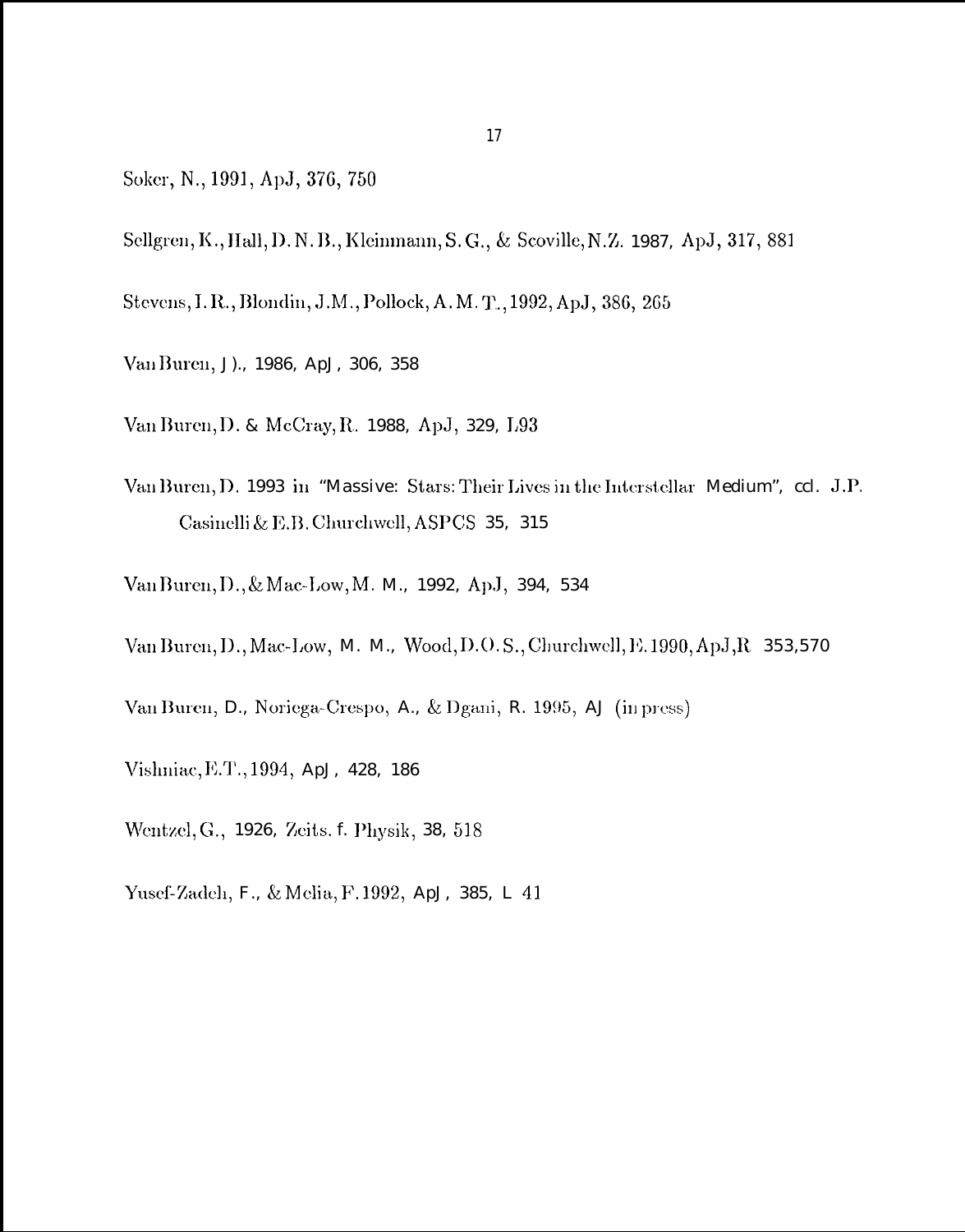# FIGURE CAPTIONS

Figure 1. TILe coordinate system is shown.

Figure 2. Diagram of the relationship between the instability  $\operatorname{growth}$  rate,  $C(l),$  versus the star-wind velocity ratio  $\alpha$ . The position for three different bow shocks with distinct  $\alpha$ *values* ( $\zeta$  Oph and IRS *7)* are marked.

Figure 3. A contour plot based on a high resolution  $60 \mu m$  1 RAS image of  $\zeta$  Oph (HD 149757). The motion of the star is along a  $\sim 18^{\circ}$  position angle, with a velocity of  $\sim 25$ km s<sup>-1</sup>. The field is  $\sim 30'$  x 20', north is up, east is left, tile contour levels are spaced a  $2<sup>1</sup>/2$  factor, and the cross marks the position of the star.

Figure 4. A contour map based continuum observations at a 2 cm wavelength of the IRS 7 bow shock in the Galactic. center (from Yusef-Zadell & Melia 1992). The field is  $\sim$  1 ."5 x 1 ," 5, and the contours are linearly space (see text for details).

.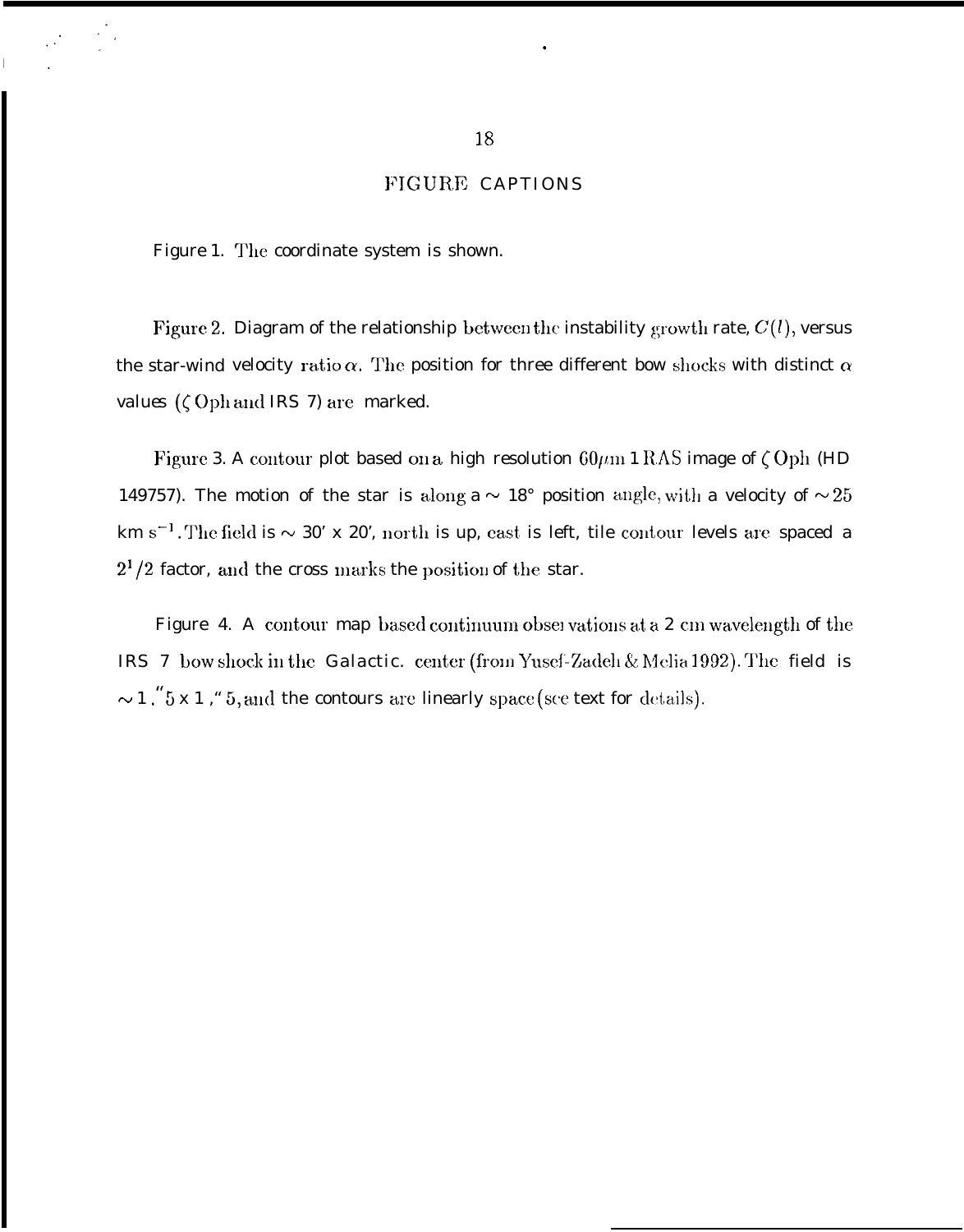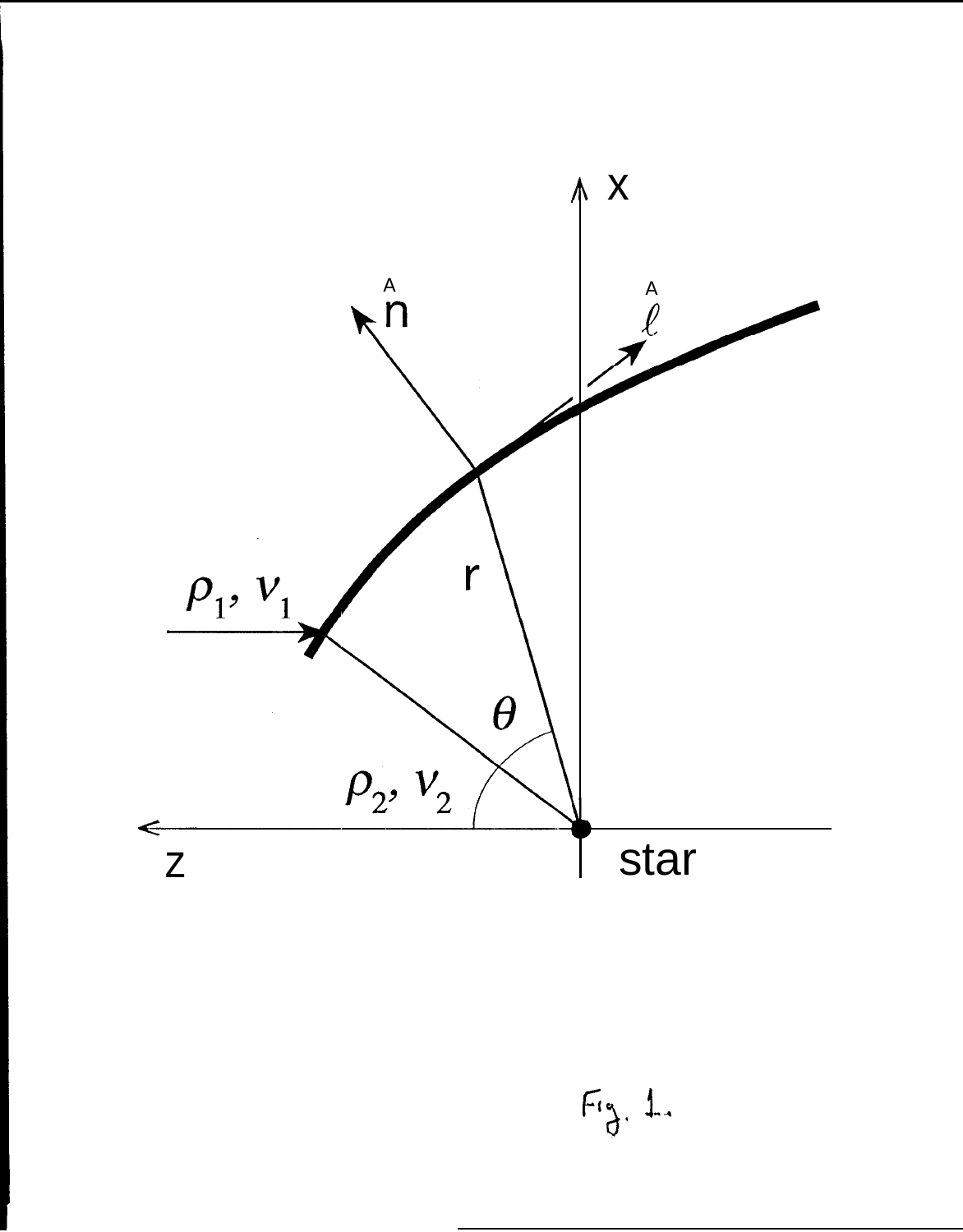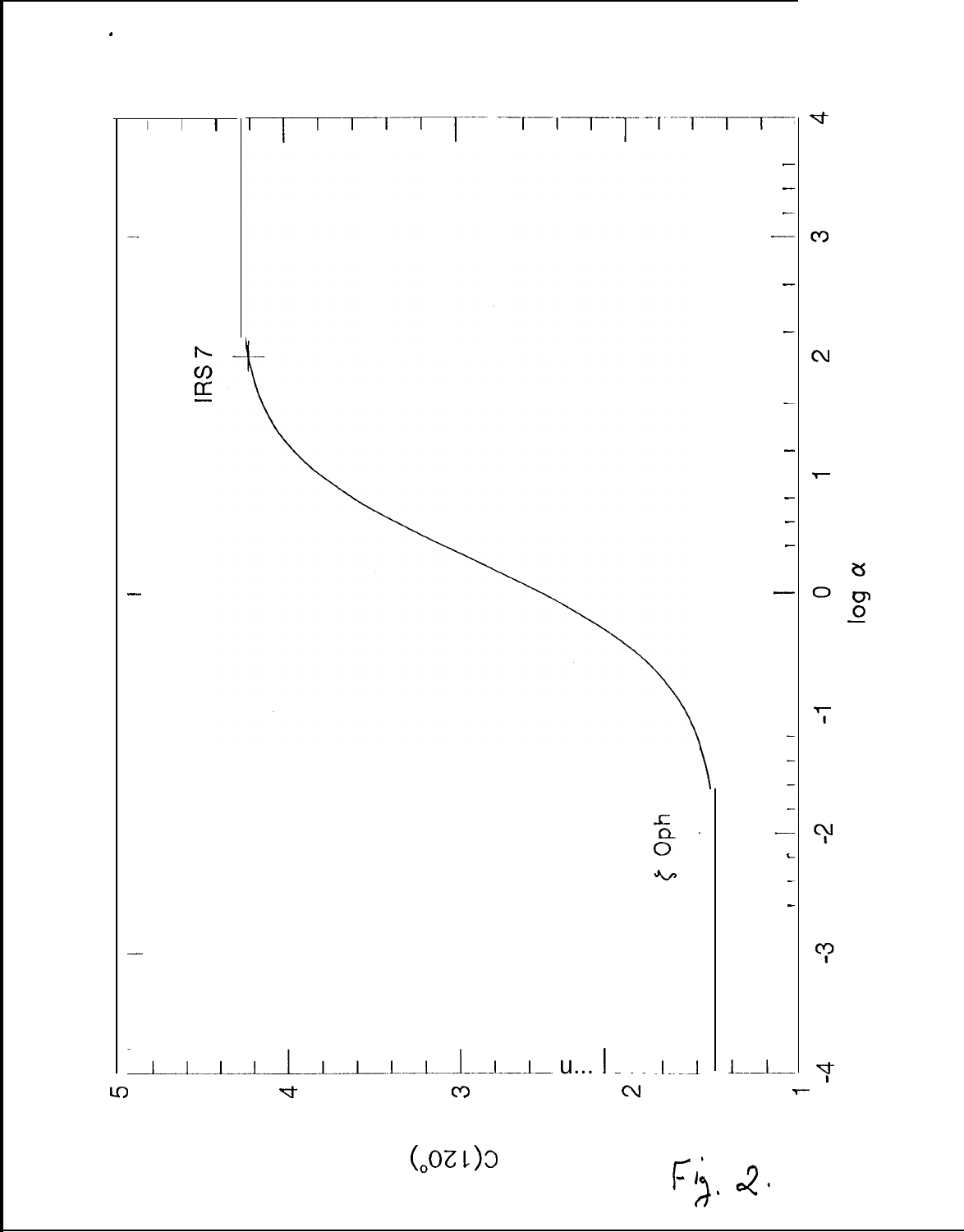

 $Fig. 3.$